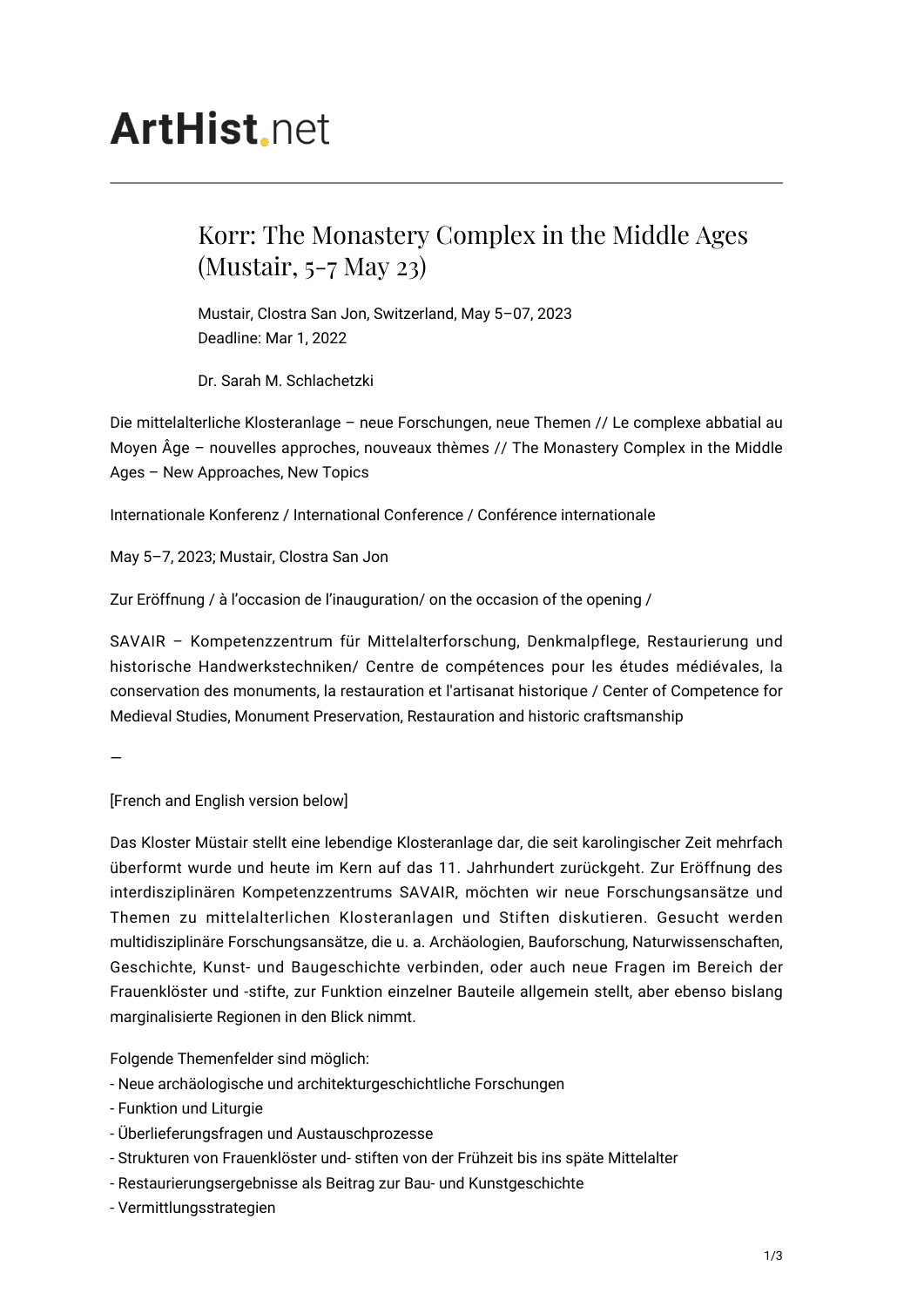#### ArtHist.net

Da die Zahl der Präsentationen begrenzt ist, veranstalten wir gleichzeitig Postersektionen, die extra diskutiert werden sollen.

Die Vortragssprachen sind neben Englisch, Deutsch, Französisch und Italienisch.

—

Le monastère de Müstair est un site monastique vivant, remanié à plusieurs reprises depuis l'époque carolingienne mais dont le noyau remonte aujourd'hui au XIe siècle. A l'occasion de l'ouverture du Centre de compétences interdisciplinaires SAVAIR, nous souhaitons discuter des approches les plus récentes et des thèmes de recherche actuels développés au sujet de ces complexes monastiques médiévaux féminins. Nous sollicitons des communications en allemand, anglais, français et italien, qui privilégient une approche multidisciplinaire en associant entre autres l'archéologie, la recherche architecturale, les sciences naturelles, l'histoire, l'histoire de l'art et de l'architecture, qui posent de nouvelles questions dans le domaine des monastères et couvents féminins, qui s'intéressent à la fonction de certaines constructions, qui considèrent également des régions jusqu'ici marginalisées.

Les contributions dans les domaines thématiques suivants bienvenues, mais ne se limitent pas à :

- nouvelles recherches en archéologie et en histoire de l'architecture ;

- fonction et liturgie ;

- questions de transmission et processus d'échange ;

- structures des monastères et fondations féminins des origines à la fin du Moyen Âge ;

- résultats des travaux de restauration comme contribution à l'histoire de l'architecture et de l'art ; - stratégies de médiation.

Comme le nombre de communications est limité, nous organiserons en même temps des sections de posters qui pourront être discutées séparément.

—

The abbey of Mustair is a lively monastic site, which, since Carolingian times, has been repeatedly reshaped. Essentially the abbey today harks back to the eleventh century.

On the occasion of the opening of the newly launched Center of Competence SAVAIR in Mustair, we would like to discuss new approaches and topics on medieval abbeys and nunneries. We are seeking multi-disciplinary approaches which combine archeology, building archaeology, sciences, history and art history and would like to further new research on monasteries and convents and on specific functions of monastic spaces, but also marginalized regions.

The following topics are requested:

- New research in archaeology and architectural history
- Function and liturgy
- Questions of tradition and exchange processes
- Structures of convents and nunneries from early to late medieval times
- Restoration research as part of art and architectural history
- Strategies of conveyance